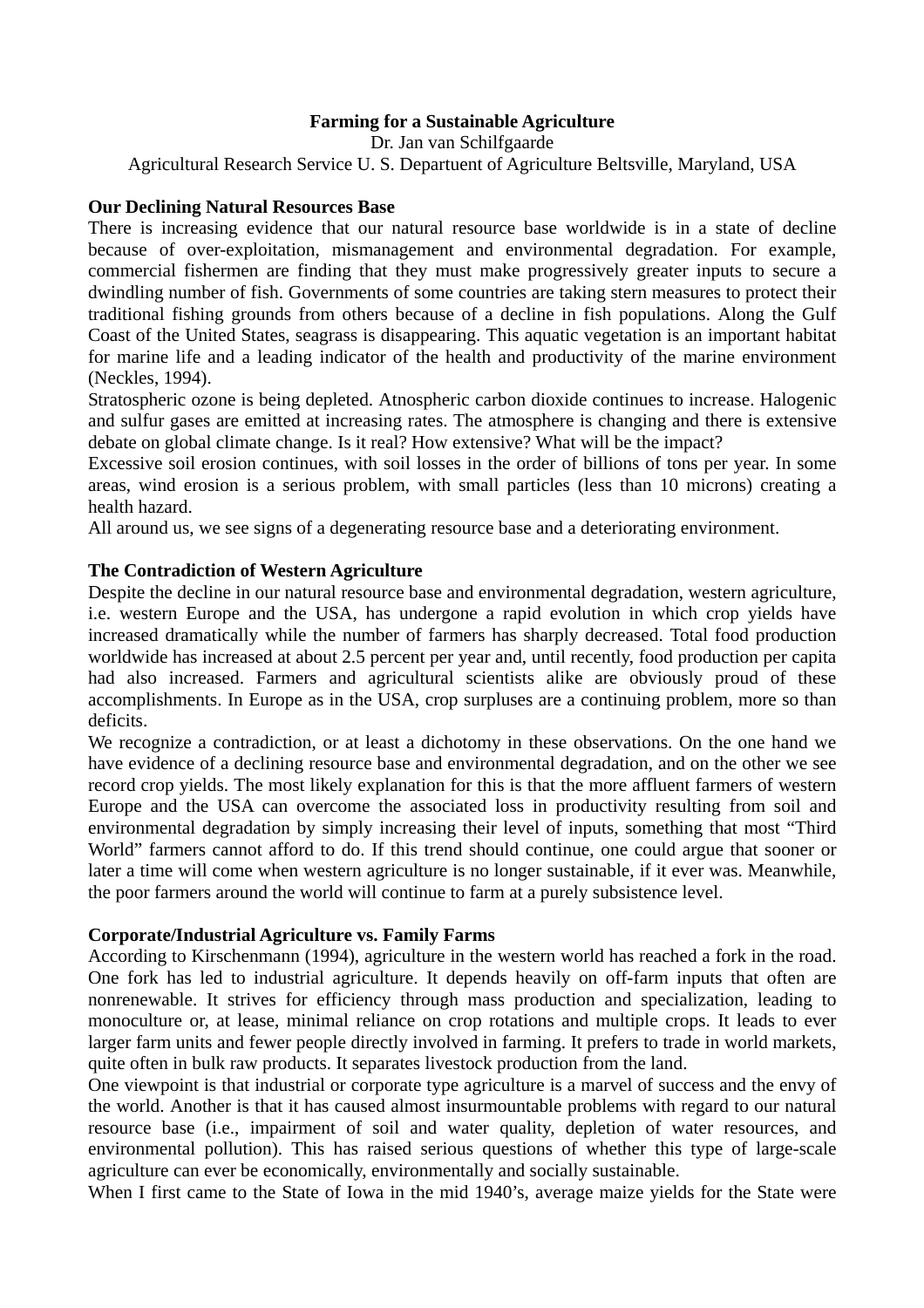about 2 t/ha; recently peak yields of 19 t/ha have been reported and 10 to 12 t/ha is not an uncommon yield. A peak of 7.3 t/ha for soybean has been reported, while typical yields 20 years ago were 2 t/ha. Similar statistics could be used to illustrate increases in efficiency of feed conversion in poultry or hogs, breeding, fertilizers, management, and sometimes irrigation have led to these yield increases. Overall averages often hide interesting interactions, however, that can have important implications. For example, Frey (1984) shows a huge yield advantage of two maize hybrids over an open-pollinated one when irrigated; when grown without irrigation, the hybrids gave no yield advantage.

On the other hand, conventional agriculture has led to excessive soil erosion. First recognized formally in the mid 1800's, erosion in the USA was estimated at 3 billion tons/yr in the mid 1980's (NRC, 1989). Some 60 percent of the pollution of lakes and rivers in the USA comes from agriculture (NRC, 1 993). Agriculture uses far more energy than it produces. These are some of the obvious problems. Possibly more important but also more controversial, the trend toward larger farms and fewer farmers-the number of USA farmers is now estimated at 1.9 million-has caused a drastic change in social structure and in rural communities that carries with it a substantial cost.

## **The Questions of Sustainability**

The other fork in the road to which Kirschenmann referred is sustainable agriculture. Rather than controlling nature, advocates of sustainable agriculture strive to work in harmony with it.

## **Definition and Concepts**

One can address sustainable agriculture and describe some of its features, but it is difficult (and probably unproductive) to define it. The U.S. Congress defined it in 1990 as "an integrated system of plant and animal production practices having site-specific application that will, over the long term: a) satisfy human food and fiber needs; b) enhance environmental quality and the natural resource base upon which the agriculture economy depends; c) make the most efficient use of nonrenewable resources and on-farm re-sources and integrate, where appropriate, natural biological cycles and controls; d) sustain the economic viability of farm operations; and e) enhance the quality of life for farmers and society as a whole." For obvious reasons, this is the working definition of sustainable agriculture currently used by the U.S. Department of Agriculture.

Permit me, however, not to take issue with it, but to expand on it. Agriculture, by definition, is a modification of nature. To be truly sustainable, it must modify nature in a fashion that at least maintains, if not improves, the resource base-primarily the soil. Substitution of commercial nitrogen fertilizer for legumes may result in a cheap form of nitrogen but is likely to extract a price in terms of soil quality. Commercial agriculture also depends heavily on fossil fuels that are nonrenewable. Irrigation that depletes the groundwater, or causes water quality problems downstream, may not constitute sustainable resource use.

In one form or another, sustainable agriculture has been advocated and debated since the 1920's. Possible, the earliest concept was that of biodynamic agriculture, the principles of which were outlined by Rudolf Steiner in 1924 (Koepf, 1989). In the 1930's, Sir Albert Howard developed his system of organic agriculture. At present, there are many practitioners and advocates of various systems that may be considered as striving toward sustainability. Some practitioners simply desired to cut their costs; others based their actions on deeply-held and well-developed philosophical premises.

#### **The Farm as a Living Organism**

There is another aspect, however, to protecting the resource base and reducing the farmer's dependence on purchased inputs. A farm, ideally, should be viewed as a living organism. This organism in turn depends on numerous subsets of organisms: plants, animals, microbes and insects. To the extent one can recognize the interactions, and the interdependencies, of these organisms living within the farm, one can learn to manage them. That is what "working in harmony" means. It differs drastically, in a philosophical sense, from viewing the farm as a mechanical production line and imposing industrial efficiency concepts.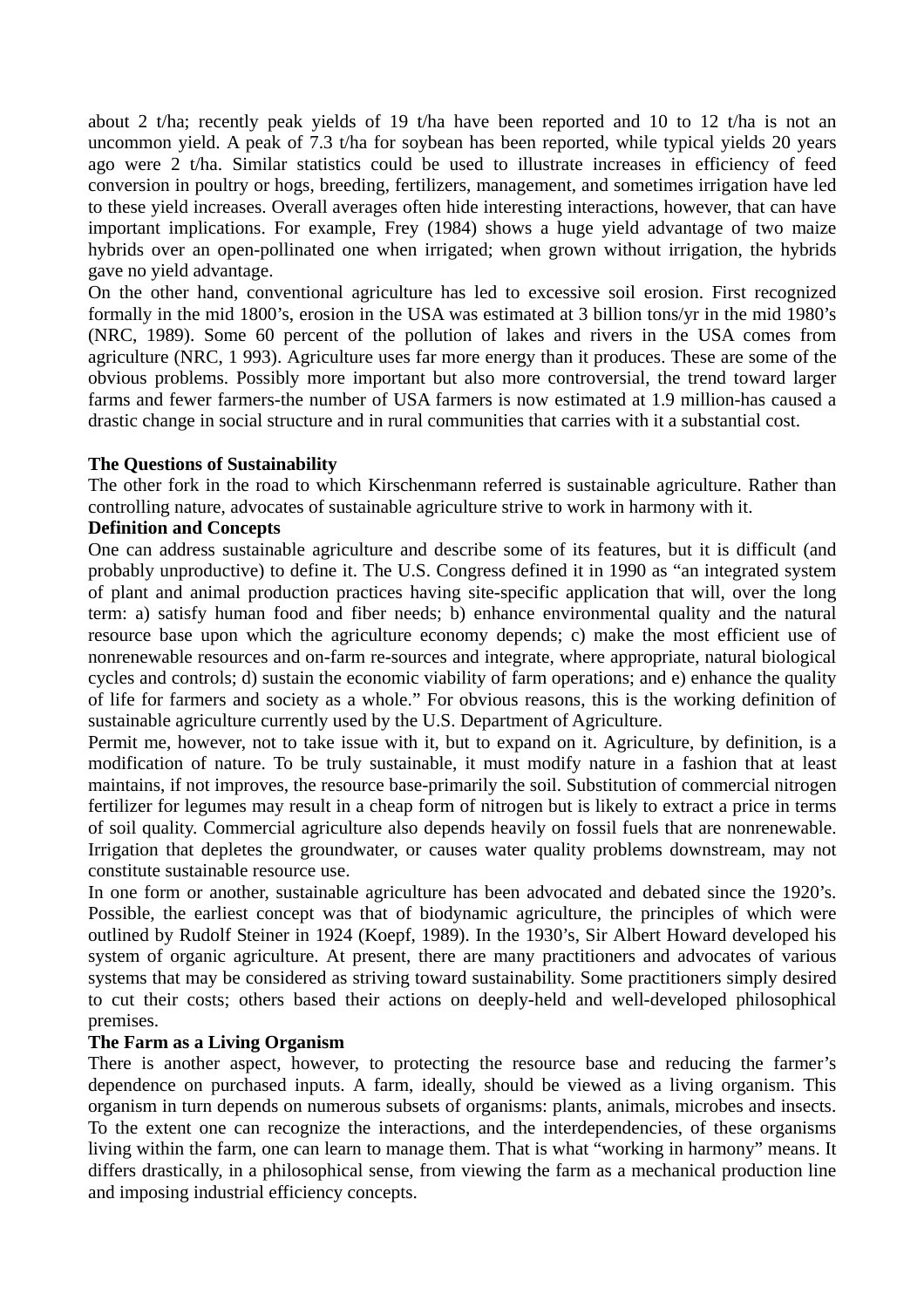Carrying these concepts a step further, the farm family and the surrounding community also need to be part of the organism called "farm". The harmony spoken of includes harmony among humans. As a negative example, mechanizing cotton cultivation and harvesting, and displacing farm labor to metropolitan centers where there is no work, does not necessarily increase total economic efficiency and clearly carries with it a social cost.

# **Value-Added Products**

Positively, when farm produce is locally-processed and when "value-added" products are then sold regionally, the farm becomes a positive and central component of a viable social structure. As an example, Walnut Acres is a 240 ha farm in central Pennsylvania where a wide range of crops are grown in rotation-wheat, maize, oats, cabbage, tomatoes, peas, beets, clover and others. Cattle and poultry comprise an animal component. Many of the products are locally-processed and sold, both wholesale and retail, in regional markets (including New York City and Washington, D.C.). Originally a 40-ha, 2-person farm, Walnut Acres now employs 100 people full time, plus another 100 part time; and workers own a share of the enterprise. Using manure and legumes for fertility and natural methods for pest control, the farm is nearly independent of purchased inputs, and has become a community center, both economically and socially.

# **Research on Sustainable Agriculture: Policies and Perspectives**

Smith (1995), in a thoughtful article on research policy, points out that the culture in agricultural universities and research organizations is still heavily focused on commercial agriculture. In part, this is the consequence of the discipline orientation and the awards system that credits highly specialized, reductionist (and often irrelevant) research, rather than interdisciplinary, holistic studies. Also, the latter type of research is more difficult and requires departures from well-established notions of statistical analysis. Furthermore, current budgetary pressures and hiring freezes (not only in the USA) result in a slower faculty turnover and thus a disproportionate influence of the established order. For the same reasons, one encounters a similar resistance to change in government circles. Altieri (1989) is more blunt in his judgment, proposing that the current system provides a continuous need for new products and thus provides employment security for academics. An additional component of the problem was illustrated by Anderson (1995). As stated before, a truly sustainable agriculture must include a viable rural community. Expanding on Smith's (1995) analysis of professional reluctance, Anderson calls for integration of the biological and physical sciences with the social sciences. Unfortunately, such comprehensive thinking is often ignored.

Another voice calling for a new paradigm that goes beyond the classical, reductionist mode of research is focused on development. Arguing that reductionist science applied to development programs has often led to disappointing results, Grove and Edwards (1993) proposed a more appropriate paradigm which they entitled "socio-ecological". They call for system-based research that encompasses social values and customs and community structure, as well as agronomic practices. I advocated a similar approach with reference to irrigation development (van Schilfgaarde, 1994), noting that many presumable well-designed engineering structures failed to deliver the expected benefits be-cause the needs and customs of local farmers were not considered.

Thus, one might conclude that, notwithstanding a significant increase in visibility and in political advocacy, sustainable agriculture still tends to be the stepchild in academia and official government circles. Lip service is prevalent; commitment is another thing. One of the reasons for this reluctance is the belief that sustainable agriculture- more often, biodynamic agriculture- is economically not feasible and unable to provide the food and fiber needed to meet demand.

## **Sustainable Agriculture and Economic Growth**

White and colleagues (1994) addressed some of the underlying economic questions. Sustainability is often considered incompatible with, presumably desirable, economic growth. Economic growth generally, in turn, is measured by a change in gross national product (GNP). Unfortunately, however, standard measures of GNP are inadequate because they ignore the cost of mining resources, of a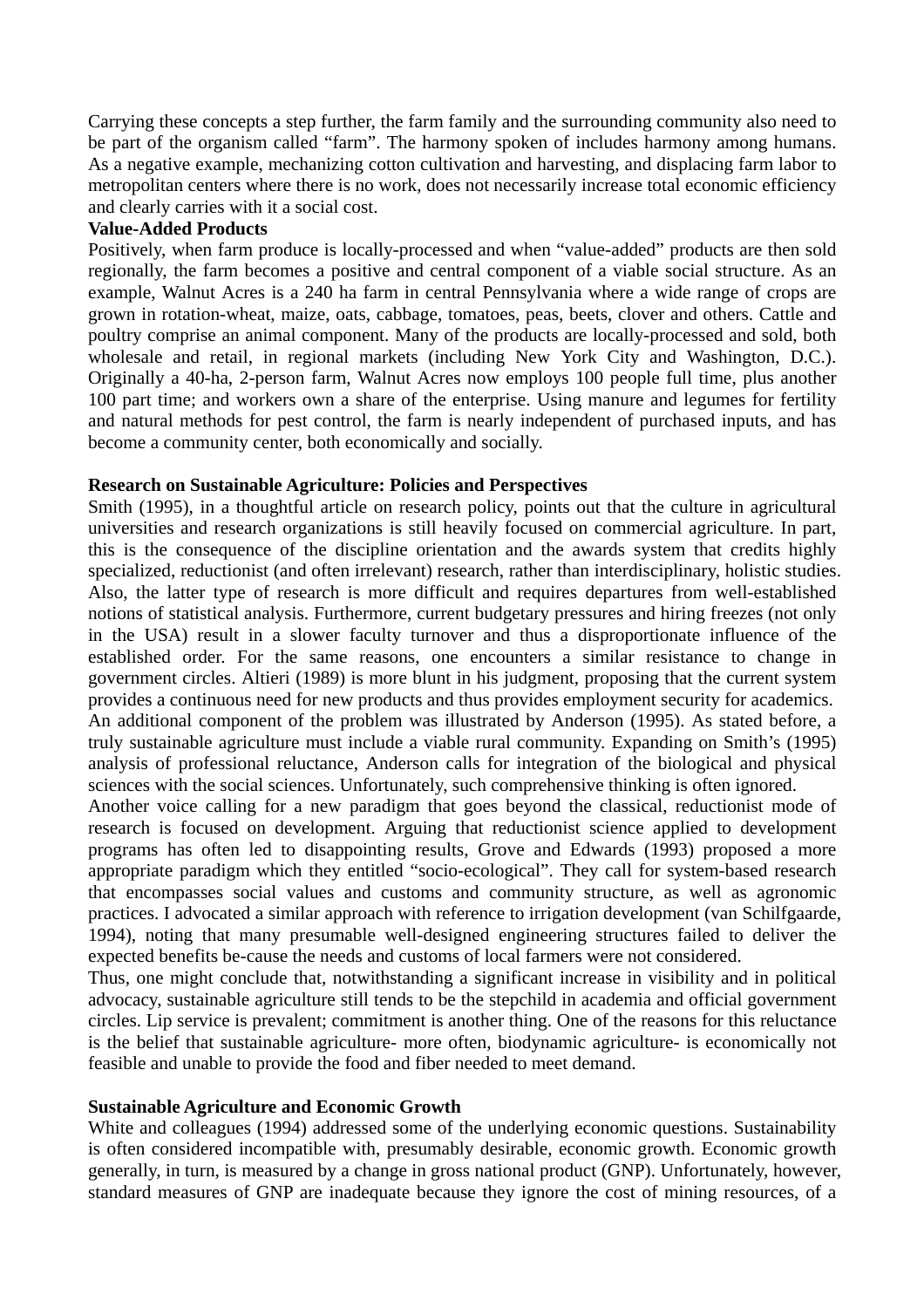deteriorating environment, or of a change in human capital, often referred to as "quality of life". In other words, standard economic analysis is dismally inadequate to assess the value of sustainability. Lacking expertise in economics, I shall not pursue these arguments further, except for the following comments.

Accepting sustainability as a desirable goal, White et al. (1994) see three "overlapping phases of progress": efficiency changes, substitution, and redesign. Examples of improvements in efficiency include not using more fertilizer (or pesticide) than necessary. I would argue that this approach, while valuable in its own right, basically is an excuse to avoid confronting the need for sustainability. In one sense, it is a co-opting that leads to sabotage of the concept. Substitution, for example, of mechanical weed control for herbicides, is valid in principle, but can lead to different adverse effects; in this example, increased erosion. Redesign, drastic as it seems, it what is called for. It takes a different viewpoint - paradigm in the words of Grove and Edwards - to develop a farming system that integrates various crops, legumes, and livestock into a unified, interdependent whole, than one that maximizes production of one or two crops.

Of course, the question of economic viability also needs to be evaluated in terms of an explicit time horizon. Here one might argue that the problem is philosophical rather than economic, but the problem remains. It is generally accepted that, ideally, we should pass on our natural resources to future generations in a condition that is better than we found them. However, this "intergenerational" issue soon gets caught up in arguments over discount rates, uncertainty of measures of resource quality, and speculation whether evolving science and technology can generate substitutes for these resources. Whereas a general, non-specific, commitment to resource conservation is easily obtained, a specific, personal commitment to modify one's actions accordingly is an entirely different matter.

# **Our Databases on Alternative and Sustainable Agriculture Are Limited**

Finally, no analysis - biological, economic, or social - can proceed without a database. For reasons that have already been alluded to, the research literature on alternative agricultural practices is growing, but still very limited and often weak. When one's training and indoctrination have been to isolate variability and demand replicability; when statistical tools lead one to avoid complicated interactions; when grants have duration of 1 or 2 years; then the incentive to design and conduct complicated, un-replicated, long-term field experiments is minimal at best. Just the same, an increasing volume of research on alternative agricultural practices is being published, Reganold (1995), for example, presented a thoughtful overview, including an evaluation of changes in soil properties by introducing biodynamic principles. Hatfield and Karlen (1994) edited a book that draws on and interprets a number of research findings. The last 1994 issue of California Agriculture contains a series of articles on organic production of apples. Bird, et al. (1995) reported on a 4-state survey of "sustainable" and "conventional" farms, with intensive whole-farm performance assessments. Thus, research in alternative agriculture is gaining respectability and becoming more prevalent, but much of it is still of limited value. Part of the problem seems to lie in the vagueness of, or lack of agreement on, the concept of sustainability.

Raised with the principles of scientific inquiry, we tend to look for a clear and quantitative index. In an important study published by the National Academy of Sciences (NRC, 1993), a main thrust was the need to improve soil quality, and therefore to define it and' find the means to measure it. The U.S. Environmental Protection Agency has an elaborate and pricey program (EMAP) that attempts to first identify, then monitor, indices of environmental health in different ecosystems. These are good and conceptually necessary initiatives. However, they don't get to the heart of the issue.

## **Concluding Remarks**

Thompson et al. (1994) argue, in a book on ethics and public policy, that sustainability is the wrong criterion by which to judge agriculture. In part, their argument is that current trends in agriculture may be undesirable, but not necessarily unsustainable. Proponents really are addressing a value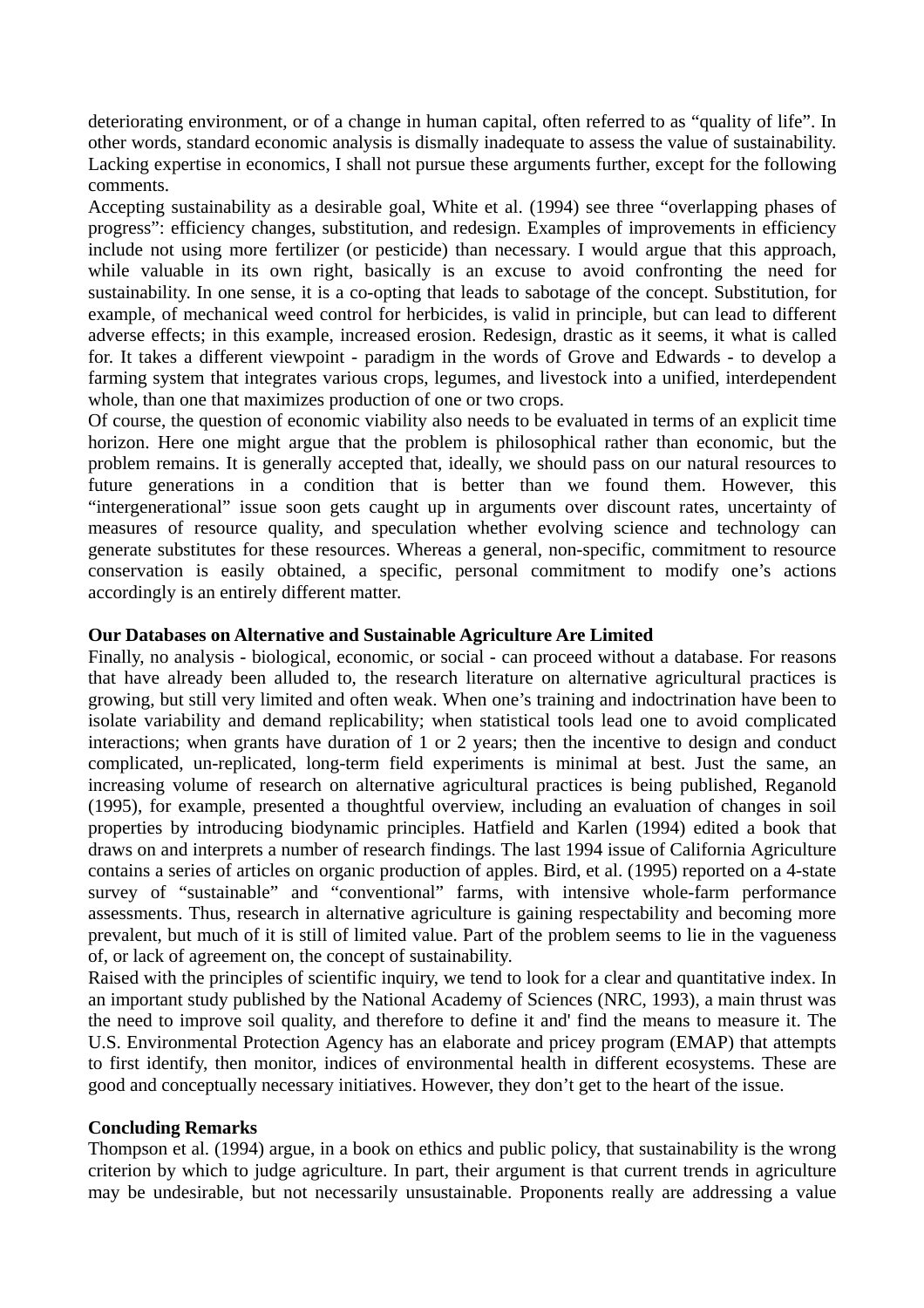system. So be it; we shall accept their suggestion and henceforth speak of alternative agriculture instead.

Erosion has caused extensive loss of topsoil. Fertilizers have led to mono-cropping. Mono-cropping has led to the need for insecticides. Insecticides have adversely altered the soil biota and the fauna in general. Thus, we have adversely affected soil quality as well as water quality, and a host of other things. Consequently, water quality and soil quality become legitimate subjects for study; however, they are only part of the problem. With Wes Jackson and Wendell Beny (see Thompson, 1994) though I part ways with them in many aspects - let us return to a basic, ethical, point of view. Through agriculture, man works with the earth to create an environment that enables him to prosper. This earth, as the soil, is a living organism that needs to be nurtured. Starting with that premise, alternative agriculture must employ systems that maintain (or create) a healthy soil, a wholesome environment, a sustaining landscape, and a thriving community. The objective should not necessarily be to maximize crop yields, but to maximize the benefit to the community.

A colleague reminded me some years ago of the origin of the expression "real estate", now used to describe holdings of land and buildings. Real estate means royal estate, or the holdings of the ruler. All the land, originally, belonged to the Crown, and was given in trust to noblemen to manage for the common good. In contrast to currently prevalent concepts of private property rights, the concept of stewardship can be traced to the idea of real estate, or more fundamentally, to admonitions in the book of Genesis. Ownership of real property carries with it a duty of stewardship. The concept of sustainable agriculture may best be described as an ethic of stewardship - stewardship directly of the land and, indirectly of the community.

The worldwide emerging interest in alternative agricultural systems is encouraging. The initiative of Kyusei Nature Farming and Sekai Kyusei Kyo in organizing this conference, and especially in recognizing the soil as a living organism, is to be applauded. Let us hope that the concepts described here and in similar fora take root and flourish.

## **Literature Cited**

- Altieri, M. A. 1987. Agroecology: The Scientific Basis of Alternative Agriculture. West-view Press. Boulder, Colorado, USA.
- Anderson, M. D. 1995. The life cycle of alternative agricultural research. Amer. J. Alter-native Agric. 10(1):3-9.
- Bird, E. R., G. L. Bultena and J. C. Gardner. 1995. Planting the Future. Iowa State University Press. Ames, Iowa, USA.
- Frey, K. J. 1984. Future crop technology. p. 310-338. In B.C. English et al. (ed.). Future Agricultural Technology and Resource Conservation. Iowa State University Press. Ames, Iowa, USA.
- Grove, T. L. and C. A. Edwards. 1993. Do we need a new developmental paradigm? Agriculture, Ecosystems and Environment 46: 135-145.
- Hatfield, J. L. and D. L. Karlen (ed.). 1995. Sustainable Agriculture Systems. Lewis Publishers. Boca Raton, Florida, USA.
- Kirschenmann, F. 1994. Which path will we take? Sustainable development in the U.S. agricultural sector. WSAA Newsletter, Vol. 3, No. 14.
- Koepf, H. H. 1989. The Biodynamic Farm. Anthroposophic Press. Hudson, New York, USA.
- National Research Council. 1989. Alternative Agriculture. National Academy Press. Washington, D.C., USA.
- National Research Council. 1993. Soil and Water Quality. National Academy Press. Washington, D.C., USA.
- Neckles, H. A. (ed.). 1994. Indicator Development: Seagrass Monitoring and Research in the Gulf of Mexico. USEPA/ORD, EPA/620/R-94/029. Environmental Research Laboratory, Gulf Breeze, Florida, USA.